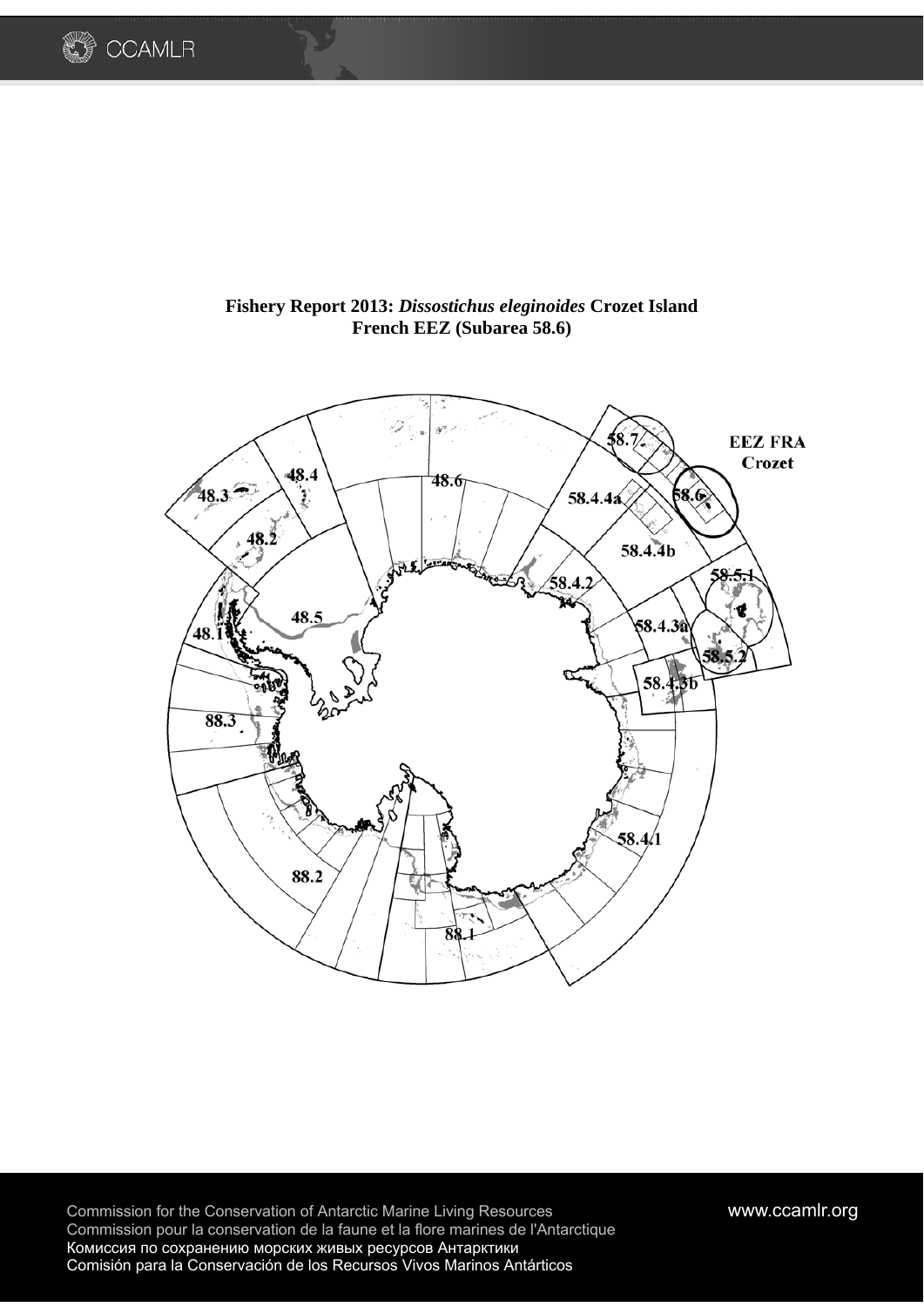## **CONTENTS**

Page

| $\mathbf{1}$   |
|----------------|
| 1              |
| $\overline{2}$ |
|                |
| 3              |
| $\mathfrak{Z}$ |
| 3              |
| $\overline{4}$ |
|                |
| 5              |
| 5              |
| 5              |
|                |
| 5              |
|                |
| 6              |
| 6              |
| 6              |
| 6              |
|                |
| $\overline{7}$ |
| $\overline{7}$ |
| 7              |
|                |
| 8              |
|                |
| 8              |
|                |
| 9              |

The map on the cover page shows the management areas within the CAMLR Convention Area, the specific region related to this report is outlined in bold. Depths between 600 and 1 800 m (the 'fishable depths' for *Dissostichus* spp.) are shaded.

Throughout this report the CCAMLR fishing season is represented by the year in which that season ended, e.g. 2013 represents the 2012/13 CCAMLR fishing season (from 1 December 2012 to 30 November 2013).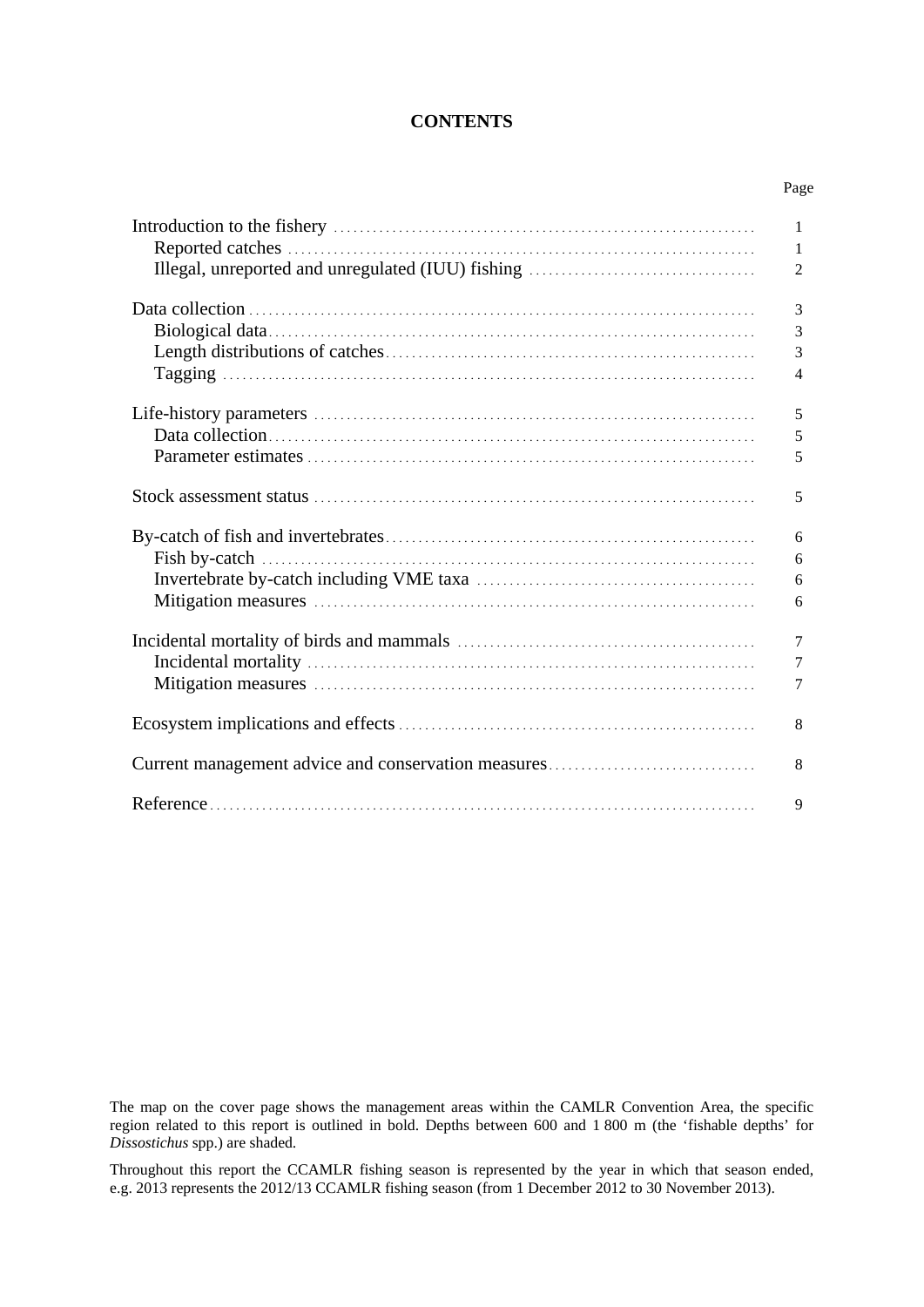## **FISHERY REPORT 2013:** *DISSOSTICHUS ELEGINOIDES* **CROZET ISLAND, FRENCH EEZ (SUBAREA 58.6)**

### **Introduction to the fishery**

1. This report describes the licensed longline fishery for Patagonian toothfish (*Dissostichus eleginoides*) in the French Exclusive Economic Zone (EEZ) around the Crozet Islands, which includes a portion of Subarea 58.6, including small-scale research units (SSRUs) B, C and D, and extends into FAO Area 51, outside the CAMLR Convention Area.

2. Trials of trawl fishing, which were conducted by Japanese vessels prior to 1979 and by French vessels from 1983 to 1996 and in 2000, have since been discontinued. A joint survey between France and Japan first conducted longline fishing in Subarea 58.6 in 1997, the method currently used in the fishery.

3. The fishery is open year-round but most fishing effort takes place in February and March when the fishery in the French EEZ at the Kerguelen Islands (Division 58.5.1) is closed. A high level of catch depredation (Tixier et al., 2010) by killer whales (*Orcinus orca*) is the main reason why fishers avoid fishing in Subarea 58.6. Fishing effort in this area concentrates on the Crozet shelf slope and on the eastern part of the del Cano Rise.

4. Within the South African and French EEZs, catch limits for target and by-catch species, as well as vessel licensing, are allocated by the country of national jurisdiction. French conservation measures, specific to the EEZ at Crozet Island, have restricted the longline fishery to waters outside 12 n miles and no shallower than 500 m. A size limit has been set at 60 cm total length and every vessel must carry a scientific observer and must offload its catch only at Réunion Island. In 2013, a catch limit set by France of 700 tonnes was allocated to seven longline vessels.

5. An analysis presented in WG-IMAF-09/12 estimated that the depredation of *D. eleginoides* by killer whales and sperm whales (*Physeter macrocephalus*) over the period 2003 to 2008 was 1 200 tonnes; this implies a depredation rate of 41% of all fish caught. Such a high level of depredation is of concern for the viability of the fishery.

6. A pot-trial cruise was conducted in February 2010 (WG-FSA-10/10) to try to find solutions to the depredation problem (and to reduce seabird mortality). However, while whale depredation and seabird by-catch is eliminated using pot gear, the catch rates of the target species were reduced and the by-catch of king crabs (*Lithodes murrayi* and *Paralomis aculeata*) was considerable.

### **Reported catches**

7. Reported catches of *Dissostichus eleginoides* over the past 10 seasons are presented in Table 1. The majority of the catch taken within the French EEZ is obtained from Subarea 58.6, the highest reported catch, of 885 tonnes, being recorded in 2009. In 2013, the catch for the French EEZ in Subarea 58.6 was 504 tonnes (Table 1).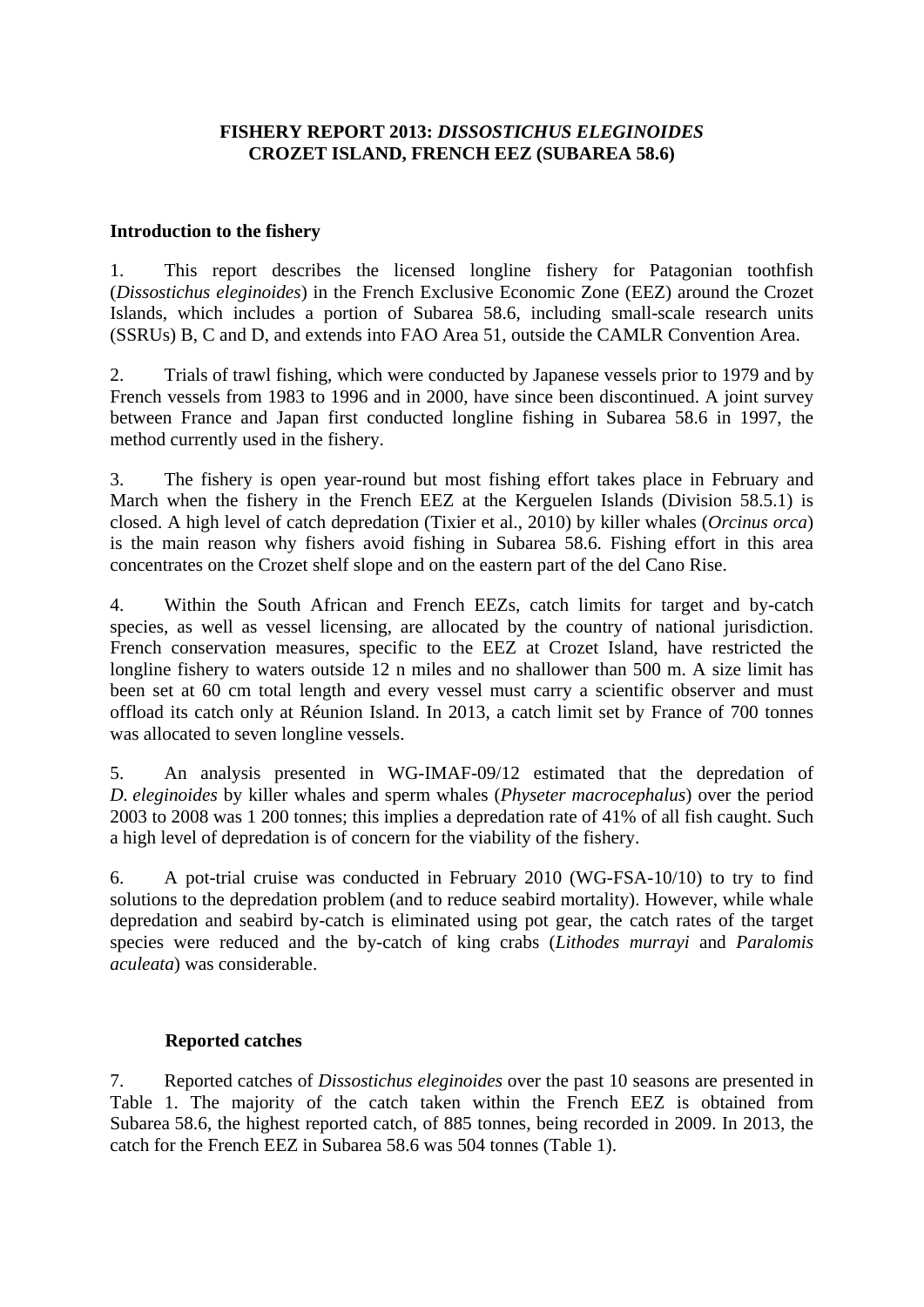Table 1: Catch history of *Dissostichus eleginoides* in the French EEZ at Crozet Islands (Subareas 58.6). The IUU estimate is for all of Subarea 58.6, including the South African EEZ. (Source: STATLANT data for past seasons, fine-scale data for current season.) Reported catch (tonnes)

| Season | Reported  | Estimated        | Total       |  |
|--------|-----------|------------------|-------------|--|
|        | Catch (t) | <b>IUU</b> Catch | Removal (t) |  |
|        |           | (t)              |             |  |
|        |           |                  |             |  |
| 1977   | 6         | $\boldsymbol{0}$ | 6           |  |
| 1978   | 370       | 0                | 370         |  |
| 1983   | 17        | $\boldsymbol{0}$ | 17          |  |
| 1987   | 488       | $\overline{0}$   | 488         |  |
| 1988   | 21        | $\overline{0}$   | 21          |  |
| 1994   | 56        | $\overline{0}$   | 56          |  |
| 1995   | 115       | $\theta$         | 115         |  |
| 1996   | 3         | 7875             | 7878        |  |
| 1997   | 413       | 11760            | 12173       |  |
| 1998   | 787       | 1758             | 2545        |  |
| 1999   | 877       | 1845             | 2722        |  |
| 2000   | 1017      | 1430             | 2447        |  |
| 2001   | 1091      | 685              | 1776        |  |
| 2002   | 1158      | 720              | 1878        |  |
| 2003   | 531       | 302              | 833         |  |
| 2004   | 537       | 380              | 917         |  |
| 2005   | 559       | 12               | 571         |  |
| 2006   | 775       | 55               | 830         |  |
| 2007   | 410       | 0                | 410         |  |
| 2008   | 823       | 224              | 1047        |  |
| 2009   | 885       | $\overline{0}$   | 885         |  |
| 2010   | 663       | $\overline{0}$   | 663         |  |
| 2011   | 703       | $\overline{0}$   | 703         |  |
| 2012   | 673       | $\ast$           | 673         |  |
| 2013   | 504       | $\ast$           | 504         |  |

\* Not estimated.

8. Fishing effort in the French EEZ in Subarea 58.6 is concentrated around the islands, with the highest catches of *D. eleginoides* (>1 000 tonnes) being recorded from SSRUs C and D.

#### **Illegal, unreported and unregulated (IUU) fishing**

9. Illegal, unreported and unregulated (IUU) fishing was first detected in Subarea 58.6 in 1996 and peaked the following year at an estimated 11 760 tonnes.

10. Estimates of IUU catch in Subarea 58.6 are presented in Table 1. Due to increased surveillance, IUU fishing has virtually been eliminated inside the French EEZ at Crozet Island. However, IUU fishing is still believed to persist outside the EEZ in Subarea 58.6 and in 2008 was estimated to be 224 tonnes.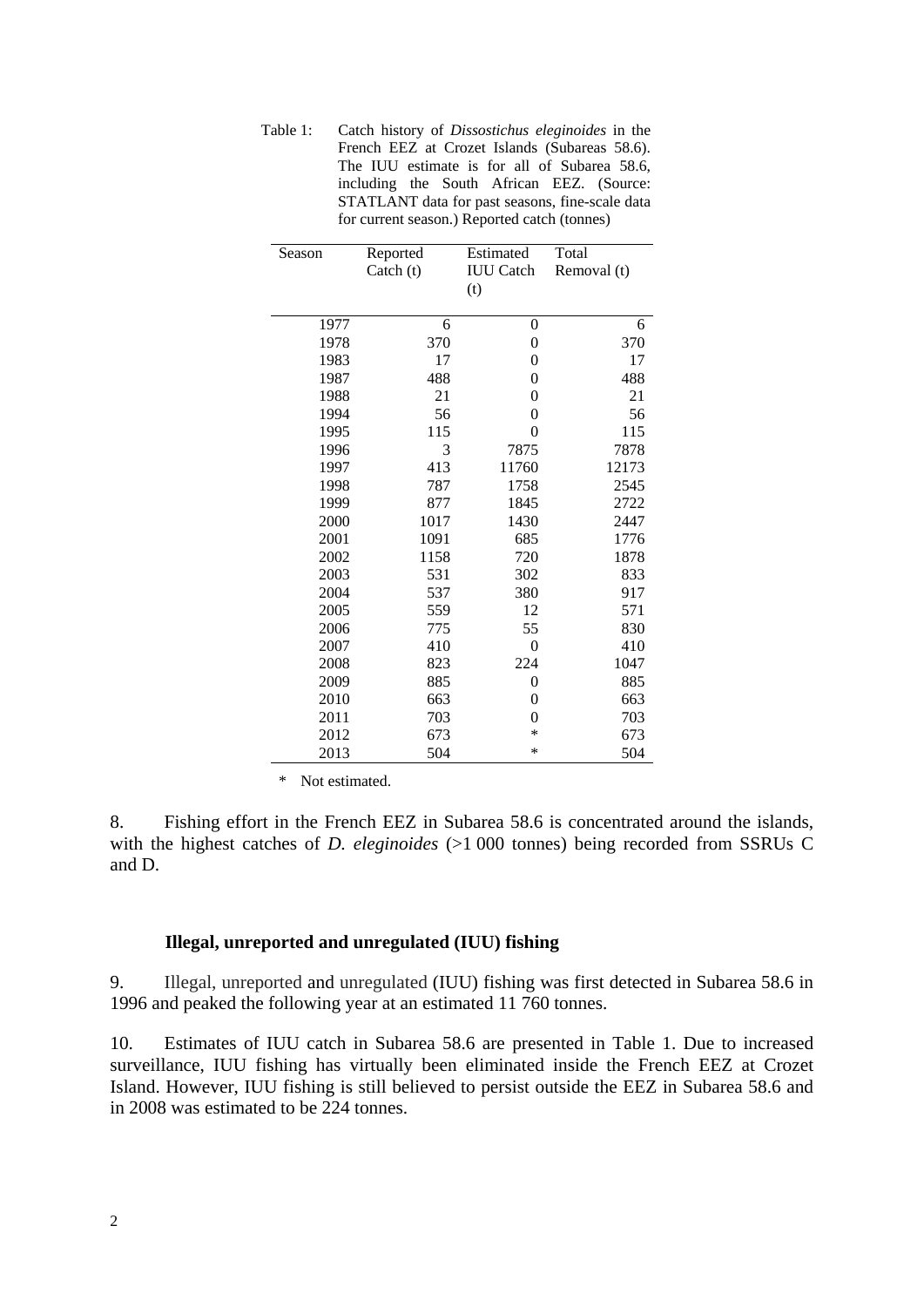11. There have been no official reports of IUU fishing in Subarea 58.6 since 2009 and, following the recognition of methodological issues in its assessment, no estimates of the IUU catch of *Dissostichus* spp. have been provided since 2010 (SC-CAMLR-XXIX, paragraph 6.5).

### **Data collection**

12. CCAMLR has developed a framework for designing and undertaking research fishing designed to lead to an assessment of these toothfish stocks in the short to medium term, established under the provisions of CM 41-01. This research planning framework has three phases: prospecting phase, biomass estimation phase and assessment development phase, with a set of decisions and review for the progression between stages.

13. In order to obtain the data necessary for a stock assessment, catch limits for research fishing by commercial vessels are set at a level intended to provide sufficient information (including sufficient recaptures of tagged fish) to achieve a stock assessment within a time period of 3–5 years. These catch limits are also set so that they provide reasonable certainty that exploitation rates at the scale of the stock, or research unit, will not negatively impact the stock. Appropriate exploitation rates are based on estimates from areas with assessed fisheries and are not more than 3–4% of the estimated stock size. In 2012 and 2013, CCAMLR put in place a more structured approach to setting catch limits, and spatially constraining research, in fisheries with little data. This process attempts to use all available information combined with a regular review process to make progress while recognising the inherent uncertainties and data limitations in data-poor fisheries.

### **Biological data**

14. The collection of biological data is conducted as part of the CCAMLR Scheme of International Scientific Observation. In longline fisheries targeting *D. eleginoides,* biological data collection includes representative samples of length, weight, sex and maturity stage, as well as collection of otoliths for age determination of the target and most frequently taken by-catch species.

### **Length distributions of catches**

15. The length-frequency distributions of *D. eleginoides* caught in this fishery from 2004 to 2013 are presented in Figure 1. The majority of *D. eleginoides* caught ranged from 50 to 120 cm in length, with a single mode for all seasons at approximately 60–80 cm. These length-frequency distributions are unweighted (i.e. they have not been adjusted for factors such as the size of the catches from which they were collected). The interannual variability exhibited in the figure may reflect differences in the fished population but is also likely to reflect changes in the gear used, the number of vessels in the fishery and the spatial and temporal distribution of fishing.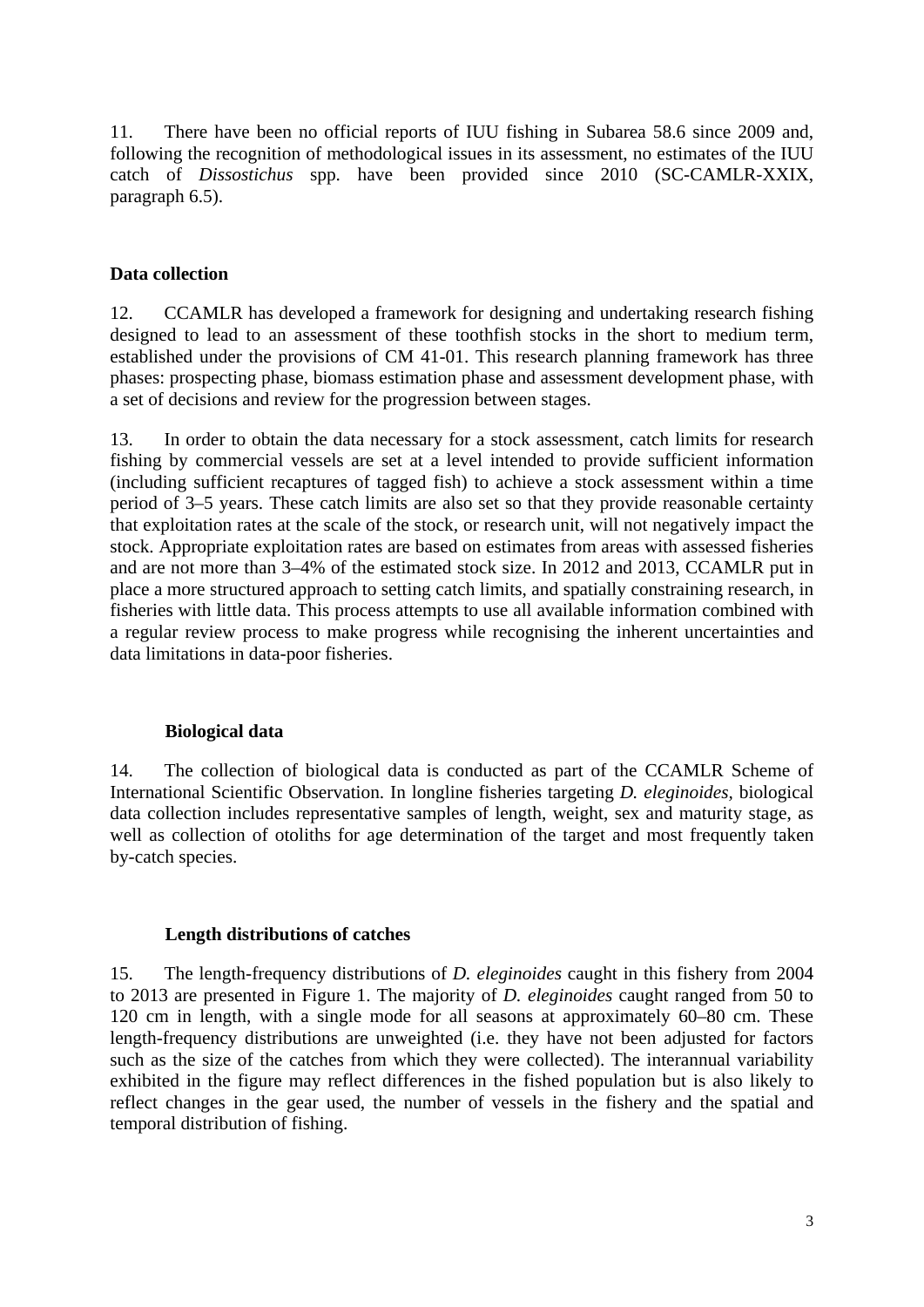

Figure 1: Annual length-frequency distributions of *Dissostichus eleginoides* caught in the French EEZ at the Crozet Islands, Subarea 58.6 from 2004 - 2013. The number of hauls from which fish were measured (N) and the number of fish measured (n) in each year are provided. Note: lengthfrequency distributions are only presented for those years/SSRUs in which the number of fish measured was >150.

#### **Tagging**

16. Within the French EEZ vessels are required to tag and release toothfish at a rate of one fish per tonne of green weight caught throughout the season.

17. Tagging commenced in 2005, and to date 5 561 fish have been tagged, of which 272 have been recaptured (Table 2).

| Year  | Tagged  | Recaptured |          |          |                  |          |          |                |          |
|-------|---------|------------|----------|----------|------------------|----------|----------|----------------|----------|
|       |         | 2006       | 2007     | 2008     | 2009             | 2010     | 2011     | 2012           | 2013     |
| 2005  | 91      |            | $\theta$ | $\Omega$ | $\boldsymbol{0}$ |          | $\theta$ | $\theta$       | $\theta$ |
| 2006  | 1 1 8 6 | 13         | 8        | 6        | 18               | 12       | 8        | 13             |          |
| 2007  | 502     |            | 3        | 13       | 7                | 5        | 4        |                | 0        |
| 2008  | 550     |            |          | 4        | 21               | 7        | 8        | $\overline{4}$ | ⇁        |
| 2009  | 690     |            |          |          | 10               | 17       | 11       | 9              | 9        |
| 2010  | 618     |            |          |          |                  | $\theta$ | 5        | 10             |          |
| 2011  | 727     |            |          |          |                  |          | 4        | 13             | 4        |
| 2012  | 814     |            |          |          |                  |          |          | 3              | 11       |
| 2013  | 383     |            |          |          |                  |          |          |                |          |
| Total | 5 5 6 1 |            |          |          |                  |          |          |                | 272      |

Table 2: The number of individuals of *Dissostichus eleginoides* tagged and recaptured in each year in the French EEZ in Subarea 58.6.

18. One fish which was tagged in Subarea 58.6 was recaptured in Subarea 58.7. Despite these long-distance movements of sub-adult/adult fish, the proportion of exchange between stocks is still unknown and no fish from Crozet Island have been recovered on the Kerguelen Plateau.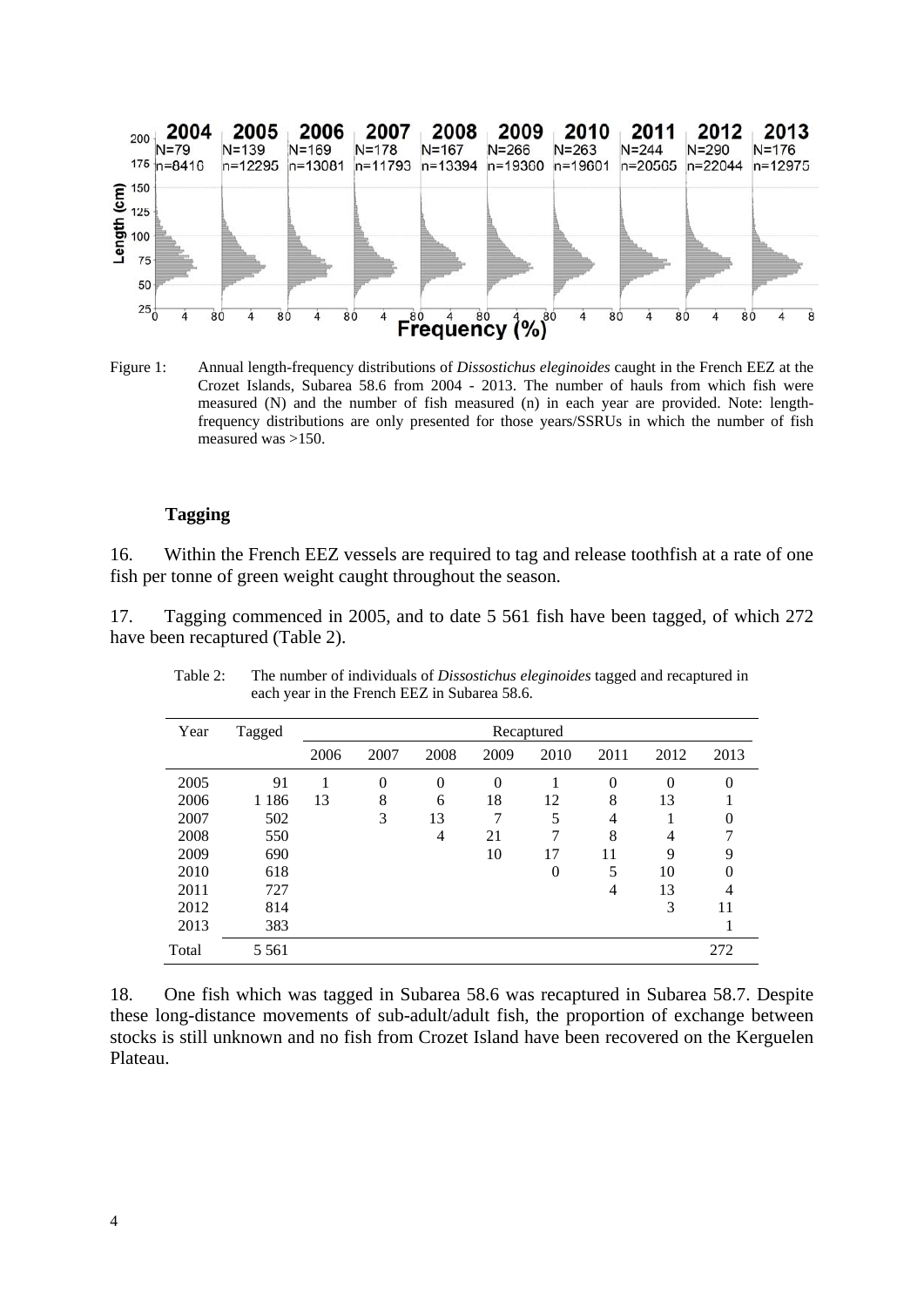### **Life-history parameters**

## **Data collection**

19. The life histories of *D. mawsoni* and *D. eleginoides* are characterised by slow growth, low fecundity and late maturity. Both *D. mawsoni* and *D. eleginoides* appear to have protracted spawning periods, taking place mainly in winter, but which may start as early as late autumn and extend into spring. However, as this is the period least accessible to fishing, and thus the collection of biological data, specific life-history traits for these species are limited (WG-FSA-08/14). The areas that are considered to be the most likely spawning grounds for *D. mawsoni* include the north of the Ross Sea associated with the Pacific– Antarctic Ridge (SSRUs 881B–C), and the Amundsen Ridge (SSRU 881E) in the Amundsen Sea. In the Cooperation Sea, *D. mawsoni* most likely spawn on BANZARE Bank (Division 58.4.3b). *Dissostichus eleginoides* are thought to spawn in deep water around South Georgia Island (Division 48.3), Bouvet Island (Division 48.6) and on the Kerguelen Plateau (Divisions 58.5.1 and 58.5.2).

## **Parameter estimates**

20. There are no specific life-history parameters for *D. eleginoides* in the French EEZ. However, for the purposes of stock assessment, the parameters estimated by Agnew et al. (WG-FSA-06/53) for this species in Subarea 48.3 have been adopted.

### **Stock assessment status**

21. A preliminary stock assessment using CASAL was conducted in 2013 and presented to WG-FSA for review (WG-FSA-13/05). This stock assessment model included commercial catches, commercial catch-at-length and tag-release and recapture data and takes in account the killer whale depredation and estimated rates of IUU fishing. The impact of data weighting was revised and a more stable model was obtained (WG-FSA-13/51). This scenario gave an initial biomass estimate of 68 323 tonnes and a spawning stock biomass of 51 246 tonnes. MCMCs were carried out and the potential yield that would satisfy the CCAMLR decision rules (to maintain the median spawning biomass at no less than 50% of the pre-exploitation spawning biomass) was calculated as 2 500 tonnes. As a precautionary approach, the current catch limit was set at 700 tonnes.

- 22. Future work is needed to refine the current stock assessment model, including:
	- (i) continuation of France's tagging program in Subarea 58.6
	- (ii) comparison of the results from the model with a calculation of biomass through CPUE by seabed area
	- (iii) integration of sensitivity runs, including trawl length-frequency data, IUU catches and orca depredation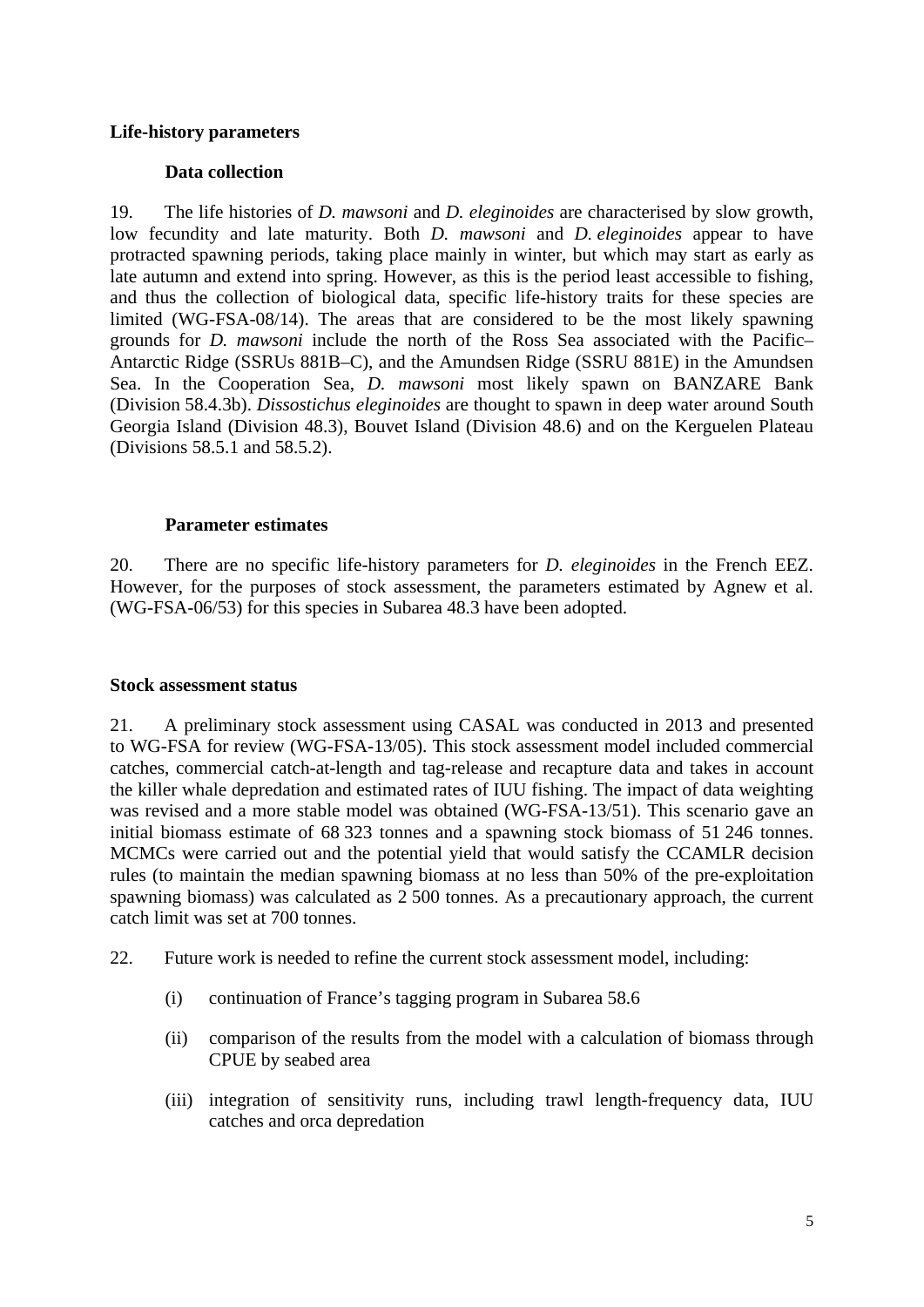(iv) derivation of age estimates such that annual age–length keys and age frequencies, spanning the period of the fishery, can be incorporated into the model.

### **By-catch of fish and invertebrates**

#### **Fish by-catch**

23. Catch limits for by-catch (macrourids, rajids and other species) inside the French EEZ are set by France.

24. The by-catch in the French EEZ at Crozet Islands consists predominantly of macrourids. The maximum catch over the past 10 years of 193 tonnes (Table 3), was reported in 2009 and amounts to 22% of the target catch in that year.

25. Primary by-catch species from the longline fishery at Crozet Islands are the macrourid *Macrourus carinatus*, rajid skate (*Amblyraja taaf*) and blue antimora (*Antimora rostrata*). The latter species is fully discarded, while the others being partly or totally retained.

| Season | <b>Macrourids</b>          | Rajids                     | Number         | Antimora rostrata          |  |
|--------|----------------------------|----------------------------|----------------|----------------------------|--|
|        | Reported catch<br>(tonnes) | Reported catch<br>(tonnes) | released alive | Reported catch<br>(tonnes) |  |
| 2004   | 116                        | 73                         |                | 56                         |  |
| 2005   | 132                        | 93                         |                | 67                         |  |
| 2006   | 149                        | 121                        |                | 53                         |  |
| 2007   | 117                        | 83                         | 2 1 1 8        | 43                         |  |
| 2008   | 135                        | 46                         | 11 397         | 64                         |  |
| 2009   | 193                        | 46                         | 17 730         | 79                         |  |
| 2010   | 113                        | 56                         | 6836           | 78                         |  |
| 2011   | 93                         | 29                         | 2484           | 23                         |  |
| 2012   | 96                         | 75                         | 2448           | 21                         |  |
| 2013   | 46                         | 29                         | 273            | 14                         |  |

Table 3: Catch history for by-catch species (macrourids, rajids and *Antimora rostrata*) taken in the longline fishery for *Dissostichus eleginoides* in the French EEZ in Subarea 58.6 and Area 51. (Source: fine-scale data.) Data for 2013 is incomplete.

### **Invertebrate by-catch including VME taxa**

26. There are no VMEs or VME Risk Areas designated in the French EEZ.

#### **Mitigation measures**

27. WG-FSA recommended that areas with high by-catch rates should be avoided and noted that from 2012 vessels have received a recommendation to avoid the areas of high by-catch.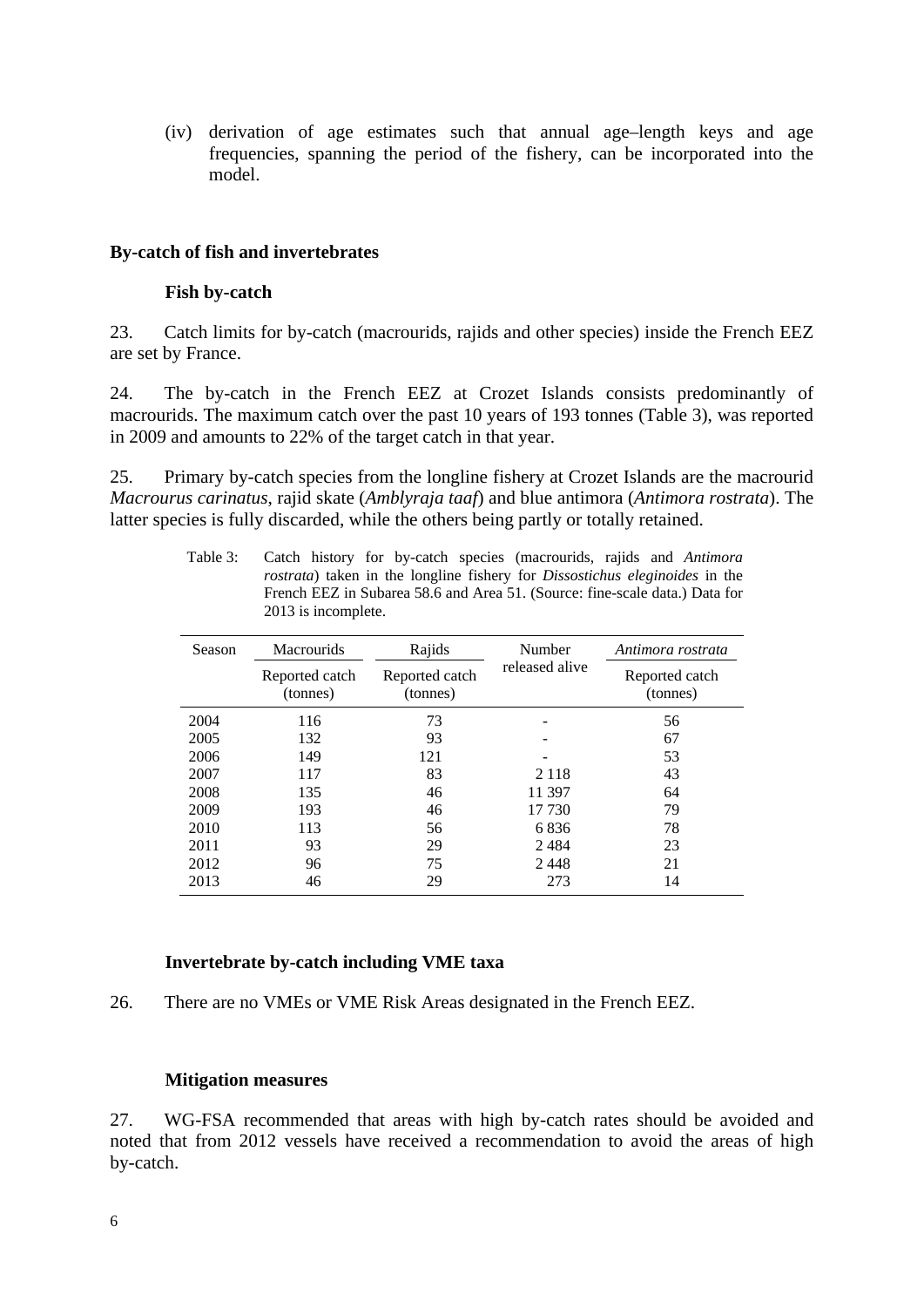### **Incidental mortality of birds and mammals**

### **Incidental mortality**

28. A summary of the historic seabird mortality by longline in the French EEZ at Crozet Island since 2007 is presented in Table 4. The three most common species injured or killed in the fishery were white-chinned petrel (*Procellaria aequinoctialis*), northern giant petrel (*Macronectes halli*) and grey petrel (*P. cinerea*).

29. In 2013, there were 13 seabird mortalities observed inside the French EEZ in Subarea 58.6 (WG-IMAF-13/06), all of which were *P. aequinoctialis* (Table 4).

| Season | Procellaria<br>aequinoctialis | <i>Macronectes</i><br>halli | Procellaria<br>cinerea |
|--------|-------------------------------|-----------------------------|------------------------|
| 2007   |                               |                             |                        |
| 2008   | 32                            |                             |                        |
| 2009   | 19                            | 3                           |                        |
| 2010   | 27                            |                             |                        |
| 2011   | 7                             |                             |                        |
| 2012   | 17                            |                             |                        |
| 2013   | 13                            |                             |                        |
| Total  | 115                           |                             |                        |

Table 4: Incidental mortality of seabirds in the French EEZ in Subarea 58.6 since 2007.

30. The level of risk of incidental mortality of seabirds in the French EEZ at Crozet Island in Subarea 58.6 is considered to be high (category 5) (SC-CAMLR-XXX, Annex 8, paragraph 8.1).

31. There have been no reports of incidental mortalities of marine mammals since 2007.

### **Mitigation measures**

32. The requirements of CM 25-02 'Minimisation of the incidental mortality of seabirds in the course of longline fishing or longline fishing research in the CAMLR Convention Area' apply to this fishery. There is an exemption to the requirement for night setting by achieving the sink rates described in CM 24-02 and subject to a seabird by-catch limit. France has applied the CCAMLR mitigation measures for the last three seasons and these will continue for the upcoming fishing season.

33. Additional measures for the upcoming season new measures will also be applied (WG-IMAF-11/10 Rev. 1), including:

- (i) changes to the bird exclusion device to ensure it is effective in all weather conditions
- (ii) closure of fishing areas and quota allocation reduction to vessels that have high by-catch rates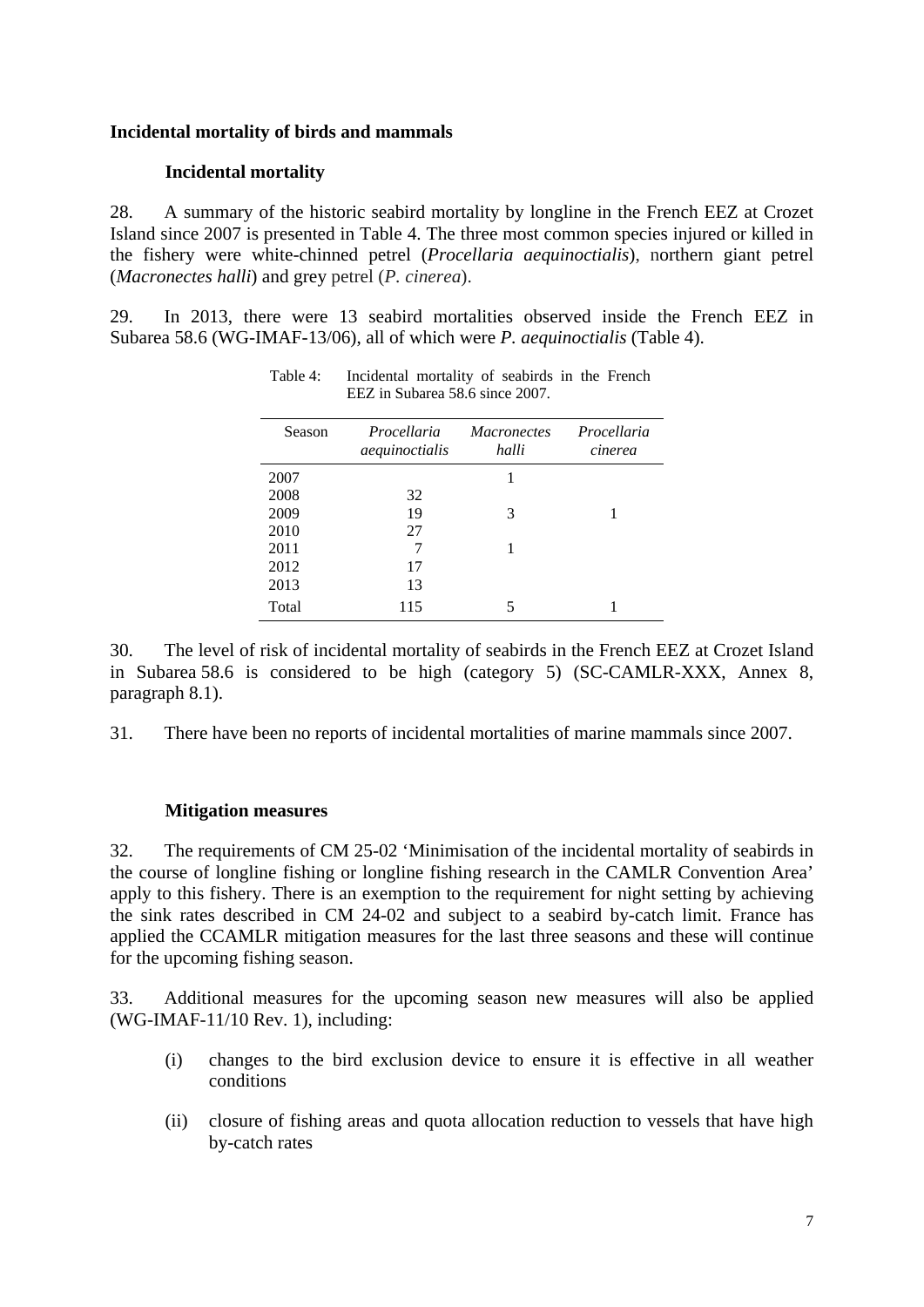- (iii) education and training will be strengthened by regular meetings between TAAF and masters of fishing vessels with high by-catch
- (iv) a new population survey of at-risk seabird species, conducted in the Crozet archipelago during November 2011, will be compared to the results of a similar survey conducted in 2005.

#### **Ecosystem implications and effects**

34. There is no formal evaluation available for this fishery.

#### **Current management advice and conservation measures**

35. In addition to those CCAMLR conservation measures that are applied in this fishery, various national conservation and fisheries enforcement measures are applicable, such as:

- annual catch limit and limitation on the number of longline vessels allowed to operate in the fishery (seven)
- allocation of fishing effort permitting not more than two longliners simultaneously per  $0.5^{\circ}$  latitude  $\times$  1° longitude rectangle
- obligatory observer and vessel logbooks
- one French observer on board each licensed vessel
- minimum fishing depth limit of 500 m
- minimum legal size limit for *D. eleginoides* of 60 cm
- mitigation measures for the reduction of seabird mortality
- a single catch landings site at Réunion Island
- unless retained for commercial processing, all skates are to be released alive
- mandatory port inspection.

36. The limits in force and the advice of WG-FSA to the Scientific Committee for the forthcoming season:

- (i) WG-FSA was unable to provide management advice for the fishery in the French EEZ at Crozet Island as no new information was available on the state of fish stocks and recommended that a prohibition of directed fishing for *D. eleginoides*, described in CM 32-11, remain in force
- (ii) biological parameters for *D. eleginoides* in Subarea 58.6 (French EEZ) are to be estimated in order to aid the development of a stock assessment for this area